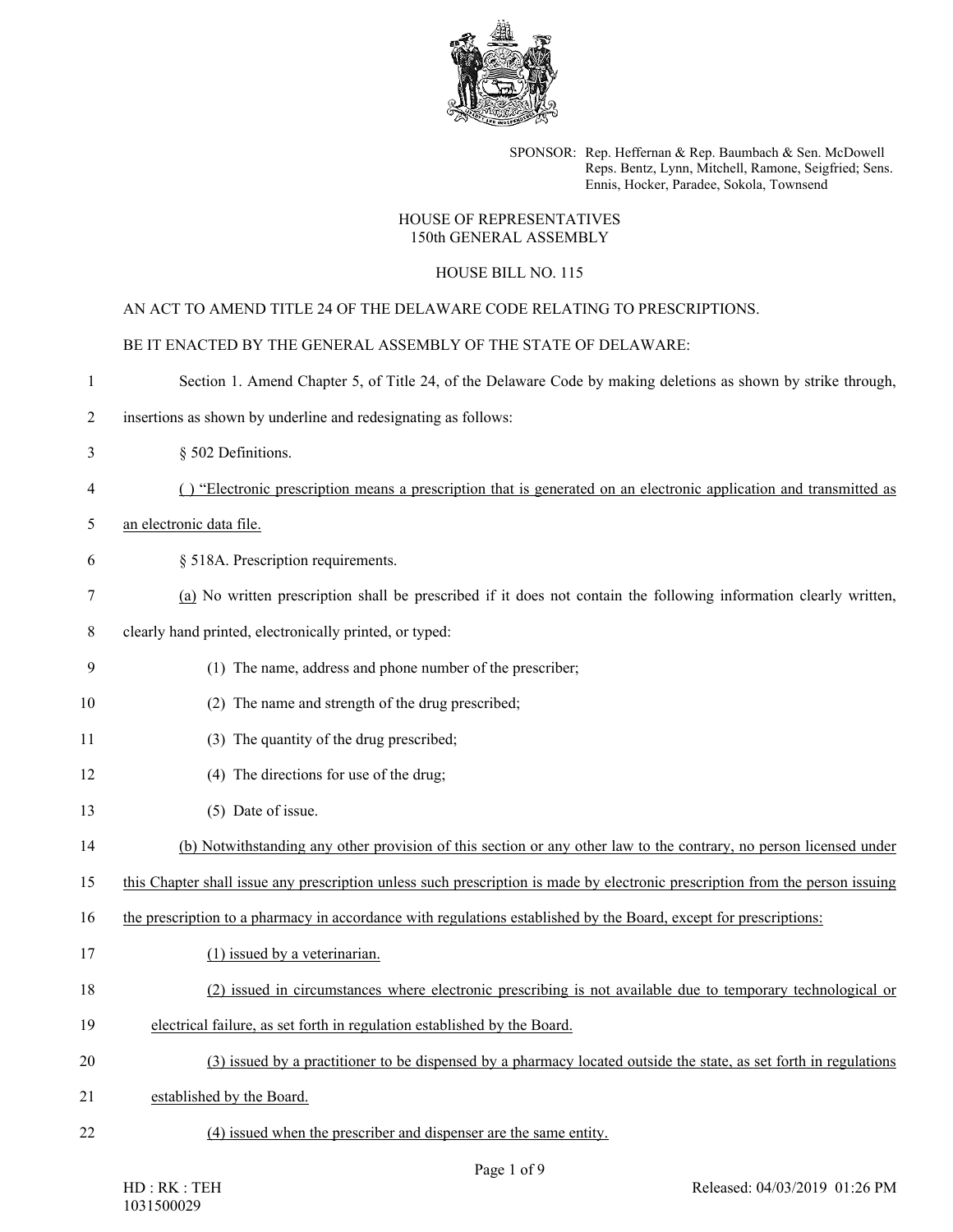- (5) issued that include elements that are not supported by the most recently implemented version of the
- National Council for Prescription Drug Programs Prescriber/Pharmacist Interface SCRIPT Standard.
- (6) issued by a practitioner for a drug that the Federal Food and Drug Administration requires the prescription to contain certain elements that are not able to be accomplished with electronic prescribing.
- (7) issued by a practitioner allowing for the dispensing of a non-patient specific prescription pursuant to a standing order, approved protocol for drug therapy, collaborative drug management or comprehensive medication
- 29 management, in response to a public health emergency, or other circumstances where the practitioner may issue a non-
- patient specific prescription.
- (8) issued by a practitioner prescribing a drug under a research protocol.
- (9) issued by practitioners who have received a waiver or a renewal thereof for a specified period determined
- by the Board, not to exceed one year, from the requirement to use electronic prescribing, pursuant to regulations
- established by the Board, due to economic hardship, technological limitations that are not reasonably within the control
- of the practitioner, or other exceptional circumstance demonstrated by the practitioner.
- (10) issued by a practitioner under circumstances where, notwithstanding the practitioner's present ability to
- make an electronic prescription as required by this subsection, such practitioner reasonably determines that it would be
- impractical for the patient to obtain substances prescribed by electronic prescription in a timely manner, and such delay
- would adversely impact the patient's medical condition.
- (c) A pharmacist who receives a written, oral or faxed prescription is not required to verify that the prescription
- properly falls under one of the exceptions under subsection (b) of this section, from the requirement to electronically
- prescribe. Pharmacists may continue to dispense medications from otherwise valid written, oral or fax prescriptions that are
- otherwise legal.
- Section 2. Amend Chapter 11, of Title 24 of the Delaware Code by making deletions as shown by strike through,
- insertions as shown by underline and redesignating as follows:
- § 1101 Definitions.
- ( ) "Electronic prescription means a prescription that is generated on an electronic application and transmitted as
- an electronic data file.
- § 1137. Prescription requirements.
- (a) No written prescription shall be prescribed if it does not contain the following information clearly written,
- clearly hand printed, electronically printed, or typed:
- 
- (1) The name, address and phone number of the prescriber;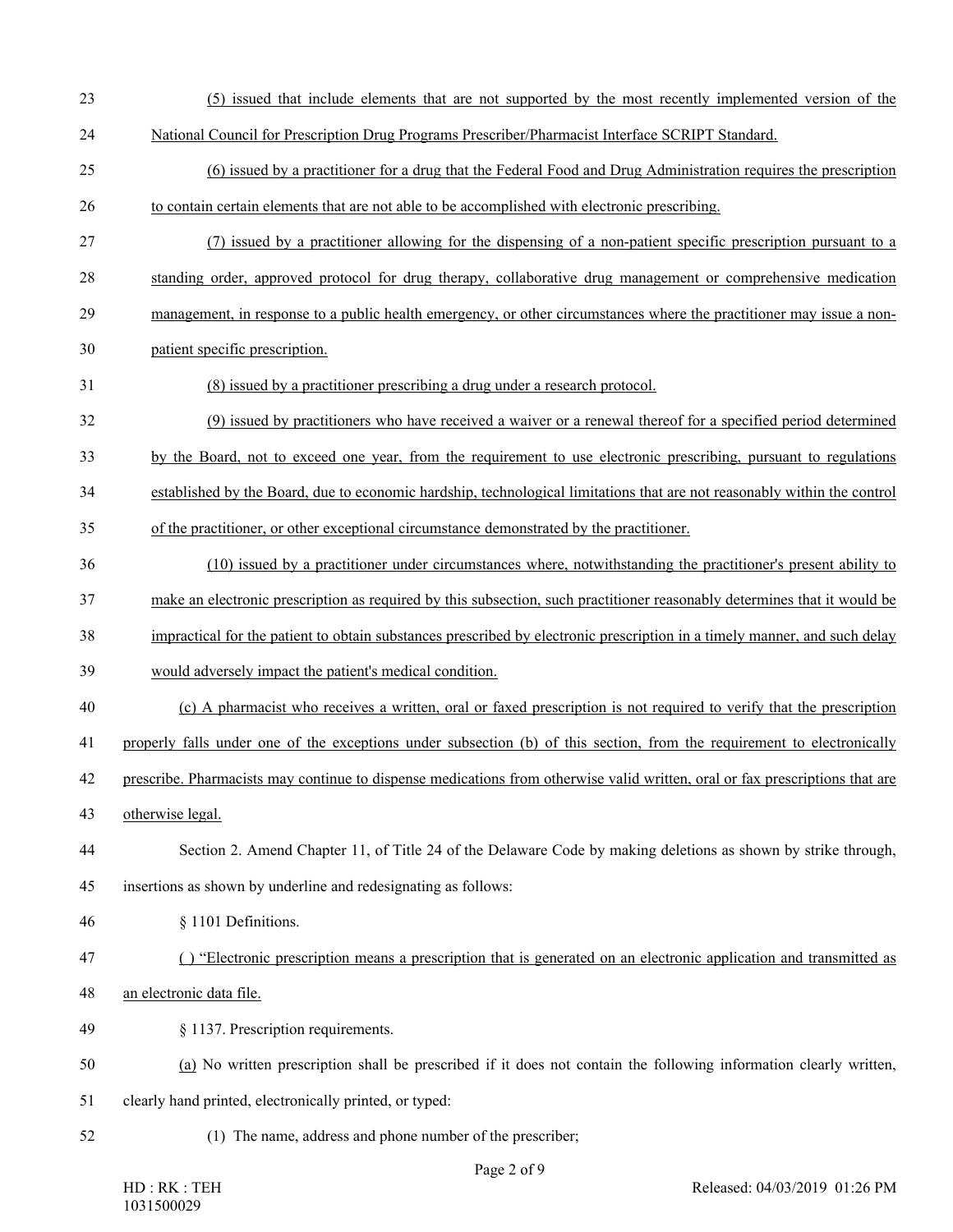| 53 | (2) The name and strength of the drug prescribed;                                                                             |
|----|-------------------------------------------------------------------------------------------------------------------------------|
| 54 | (3) The quantity of the drug prescribed;                                                                                      |
| 55 | (4) The directions for use of the drug;                                                                                       |
| 56 | (5) Date of issue.                                                                                                            |
| 57 | (b) Notwithstanding any other provision of this section or any other law to the contrary, no person licensed under            |
| 58 | this Chapter shall issue any prescription unless such prescription is made by electronic prescription from the person issuing |
| 59 | the prescription to a pharmacy in accordance with regulations established by the Board, except for prescriptions:             |
| 60 | (1) issued by a veterinarian.                                                                                                 |
| 61 | (2) issued in circumstances where electronic prescribing is not available due to temporary technological or                   |
| 62 | electrical failure, as set forth in regulation established by the Board.                                                      |
| 63 | (3) issued by a practitioner to be dispensed by a pharmacy located outside the state, as set forth in regulations             |
| 64 | established by the Board.                                                                                                     |
| 65 | (4) issued when the prescriber and dispenser are the same entity.                                                             |
| 66 | (5) issued that include elements that are not supported by the most recently implemented version of the                       |
| 67 | National Council for Prescription Drug Programs Prescriber/Pharmacist Interface SCRIPT Standard.                              |
| 68 | (6) issued by a practitioner for a drug that the Federal Food and Drug Administration requires the prescription               |
| 69 | to contain certain elements that are not able to be prescribed with electronic prescribing.                                   |
| 70 | (7) issued by a practitioner allowing for the dispensing of a non-patient specific prescription pursuant to a                 |
| 71 | standing order, approved protocol for drug therapy, collaborative drug management or comprehensive medication                 |
| 72 | management, in response to a public health emergency, or other circumstances where the practitioner may issue a non-          |
| 73 | patient specific prescription.                                                                                                |
| 74 | (8) issued by a practitioner prescribing a drug under a research protocol.                                                    |
| 75 | (9) issued by practitioners who have received a waiver or a renewal thereof for a specified period determined                 |
| 76 | by the Board, not to exceed one year, from the requirement to use electronic prescribing, pursuant to regulations             |
| 77 | established by the Board, due to economic hardship, technological limitations that are not reasonably within the control      |
| 78 | of the practitioner, or other exceptional circumstance demonstrated by the practitioner.                                      |
| 79 | (10) issued by a practitioner under circumstances where, notwithstanding the practitioner's present ability to                |
| 80 | make an electronic prescription as required by this subsection, such practitioner reasonably determines that it would be      |
| 81 | impractical for the patient to obtain substances prescribed by electronic prescription in a timely manner, and such delay     |
| 82 | would adversely impact the patient's medical condition.                                                                       |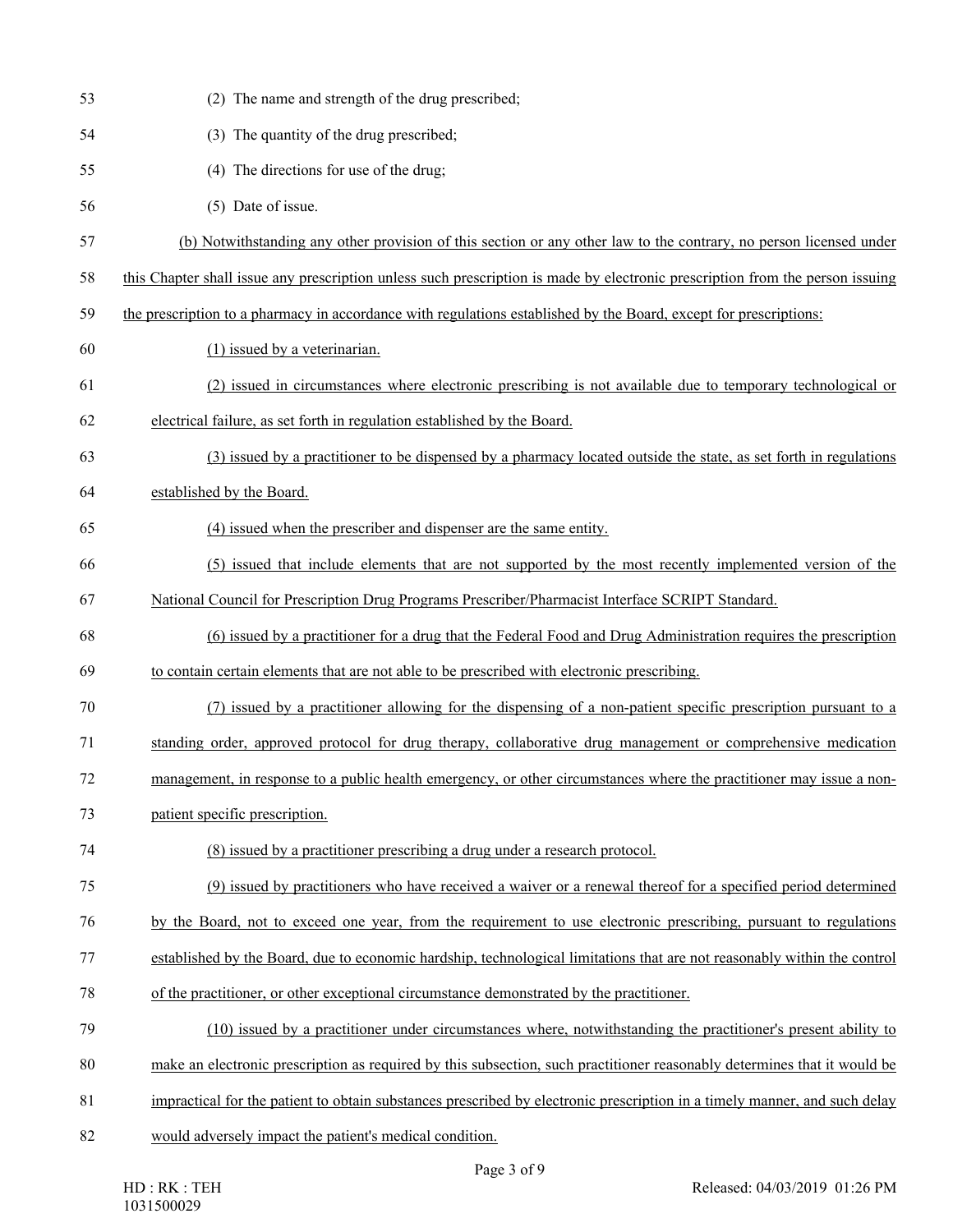| 83  | (c) A pharmacist who receives a written, oral or faxed prescription is not required to verify that the prescription           |
|-----|-------------------------------------------------------------------------------------------------------------------------------|
| 84  | properly falls under one of the exceptions under subsection (b) of this section, from the requirement to electronically       |
| 85  | prescribe. Pharmacists may continue to dispense medications from otherwise valid written, oral or fax prescriptions that are  |
| 86  | otherwise legal.                                                                                                              |
| 87  | Section 3. Amend Chapter 17, of Title 24 of the Delaware Code by making deletions as shown by strike through,                 |
| 88  | insertions as shown by underline and redesignating as follows:                                                                |
| 89  | § 1702 Definitions.                                                                                                           |
| 90  | () "Electronic prescription means a prescription that is generated on an electronic application and transmitted as            |
| 91  | an electronic data file.                                                                                                      |
| 92  | § 1764A. Prescription requirements.                                                                                           |
| 93  | (a) No written prescription shall be prescribed if it does not contain the following information clearly written,             |
| 94  | clearly hand printed, electronically printed, or typed:                                                                       |
| 95  | (1) The name, address and phone number of the prescriber;                                                                     |
| 96  | (2) The name and strength of the drug prescribed;                                                                             |
| 97  | (3) The quantity of the drug prescribed;                                                                                      |
| 98  | (4) The directions for use of the drug;                                                                                       |
| 99  | (5) Date of issue.                                                                                                            |
| 100 | (b) Notwithstanding any other provision of this section or any other law to the contrary, no person licensed under            |
| 101 | this Chapter shall issue any prescription unless such prescription is made by electronic prescription from the person issuing |
| 102 | the prescription to a pharmacy in accordance with regulations established by the Board, except for prescriptions:             |
| 103 | (1) issued by a veterinarian.                                                                                                 |
| 104 | (2) issued in circumstances where electronic prescribing is not available due to temporary technological or                   |
| 105 | electrical failure, as set forth in regulation established by the Board.                                                      |
| 106 | (3) issued by a practitioner to be dispensed by a pharmacy located outside the state, as set forth in regulations             |
| 107 | established by the Board.                                                                                                     |
| 108 | (4) issued when the prescriber and dispenser are the same entity.                                                             |
| 109 | (5) issued that include elements that are not supported by the most recently implemented version of the                       |
| 110 | National Council for Prescription Drug Programs Prescriber/Pharmacist Interface SCRIPT Standard.                              |
| 111 | (6) issued by a practitioner for a drug that the Federal Food and Drug Administration requires the prescription               |
| 112 | to contain certain elements that are not able to be prescribed with electronic prescribing.                                   |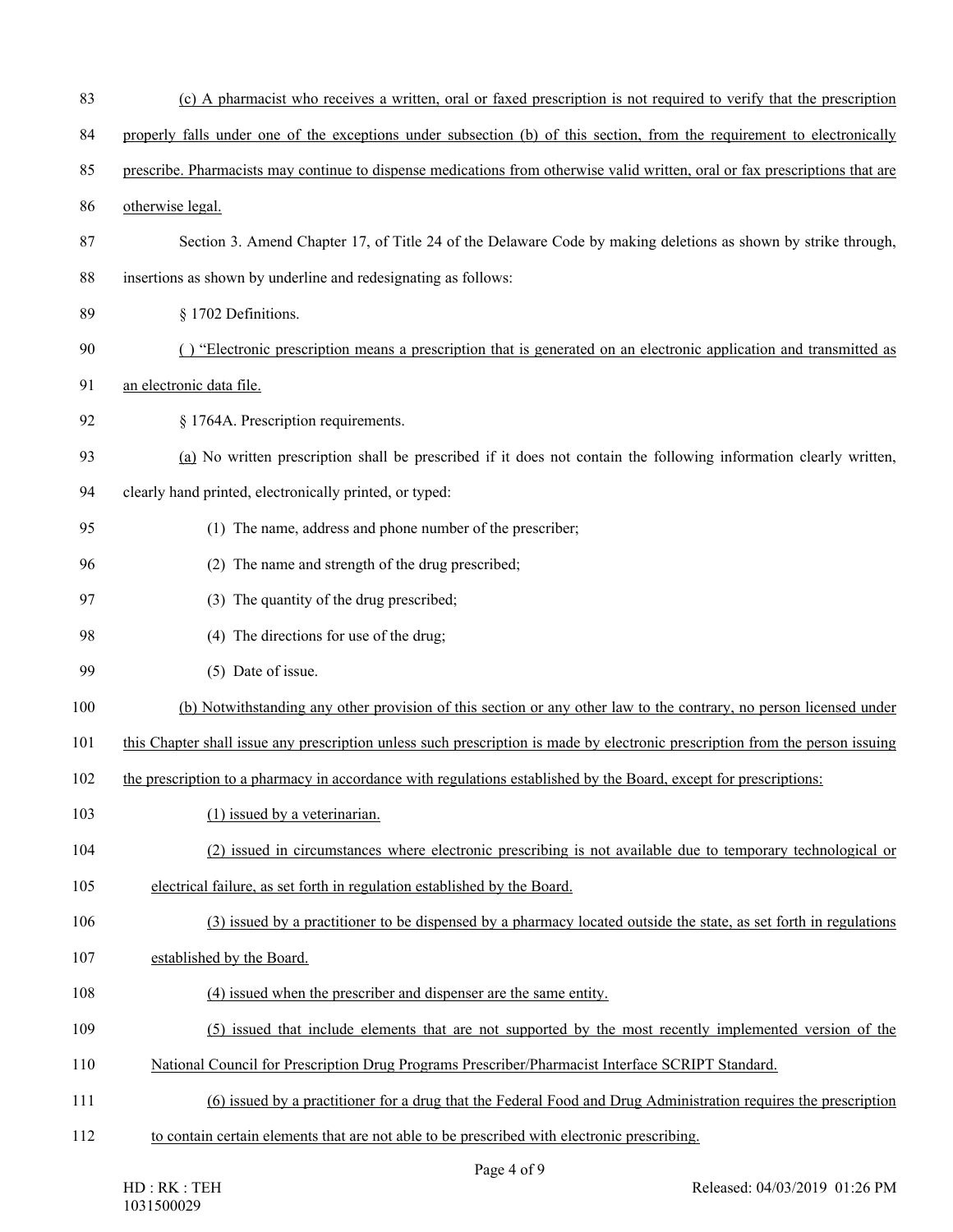- (7) issued by a practitioner allowing for the dispensing of a non-patient specific prescription pursuant to a
- standing order, approved protocol for drug therapy, collaborative drug management or comprehensive medication
- 115 management, in response to a public health emergency, or other circumstances where the practitioner may issue a non-
- 116 patient specific prescription.
- (8) issued by a practitioner prescribing a drug under a research protocol.
- (9) issued by practitioners who have received a waiver or a renewal thereof for a specified period determined
- by the Board, not to exceed one year, from the requirement to use electronic prescribing, pursuant to regulations
- established by the Board, due to economic hardship, technological limitations that are not reasonably within the control
- of the practitioner, or other exceptional circumstance demonstrated by the practitioner.
- (10) issued by a practitioner under circumstances where, notwithstanding the practitioner's present ability to
- make an electronic prescription as required by this subsection, such practitioner reasonably determines that it would be
- impractical for the patient to obtain substances prescribed by electronic prescription in a timely manner, and such delay
- would adversely impact the patient's medical condition.
- (c) A pharmacist who receives a written, oral or faxed prescription is not required to verify that the prescription
- properly falls under one of the exceptions under subsection (b) of this section, from the requirement to electronically
- prescribe. Pharmacists may continue to dispense medications from otherwise valid written, oral or fax prescriptions that are
- otherwise legal.
- Section 4. Amend Chapter 19, Title 24 of the Delaware Code by making deletions as shown by strike through, insertions as shown by underline and redesignating as follows:
- 132 § 1902 Definitions.
- ( ) "Electronic prescription means a prescription that is generated on an electronic application and transmitted as
- an electronic data file.
- § 1927. Prescription requirements.
- An APRN licensed by the Board may prescribe, order, procure, administer, store, dispense and furnish over the
- counter, legend and controlled substances pursuant to applicable state and federal laws and within the APRN's role and population focus.
- - (1) Written, verbal or electronic prescriptions and orders shall comply with all applicable state and federal laws.
	- (2) All prescriptions shall be clearly written, clearly hand-printed, electronically printed, or typed and shall include, but not be limited to, the following information: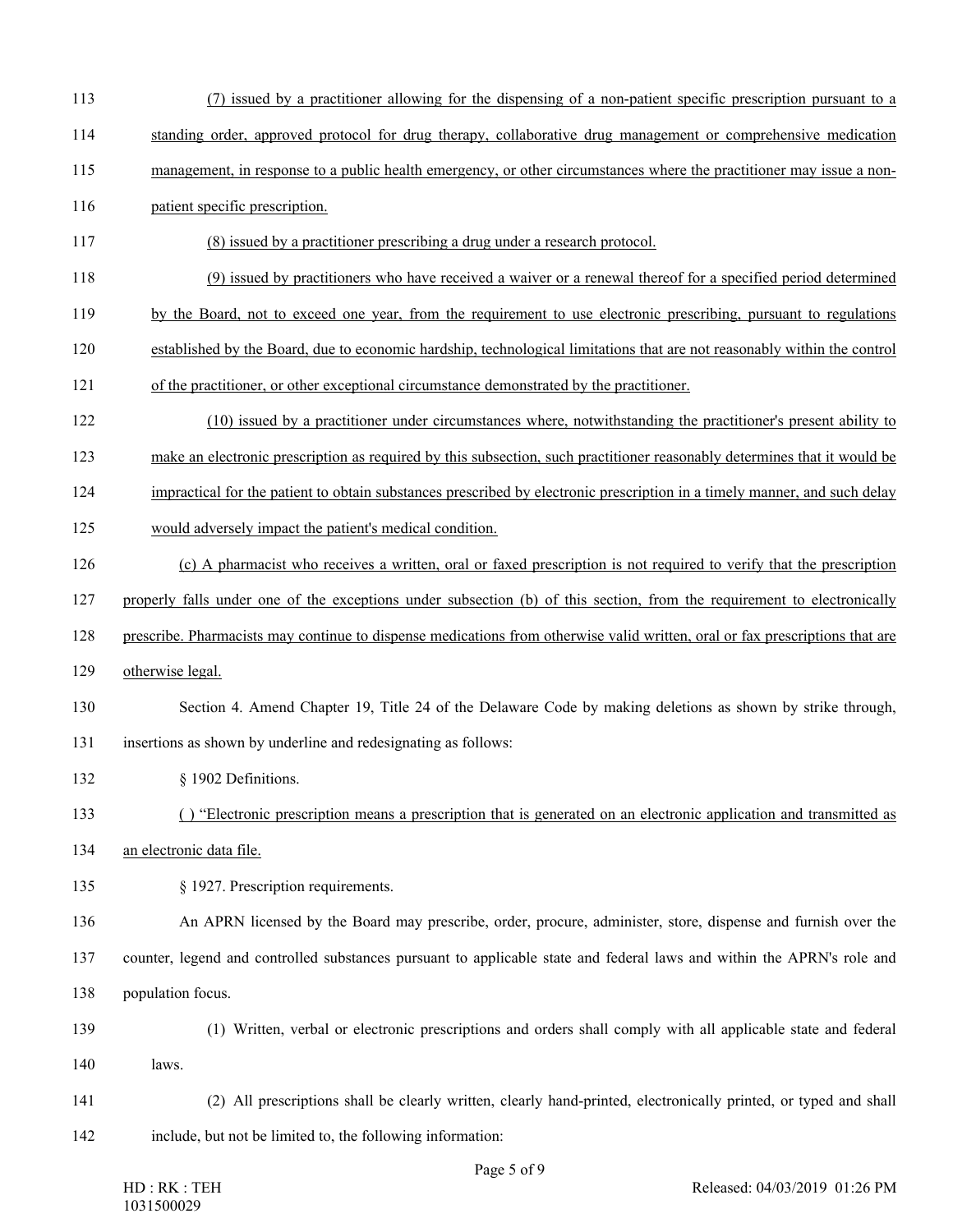| 143 | a. The name, title, address, phone number, and registration number of the prescriber;                                |
|-----|----------------------------------------------------------------------------------------------------------------------|
| 144 | b. Name of patient;                                                                                                  |
| 145 | c. Date of prescription;                                                                                             |
| 146 | d. Full name of the drug, dosage, route, amount to be dispensed and directions for its use;                          |
| 147 | e. Number of refills;                                                                                                |
| 148 | f. Signature of prescriber on written prescription;                                                                  |
| 149 | g. DEA number of the prescriber on all scheduled drugs.                                                              |
| 150 | (3) APRNs may receive, sign for, record and distribute samples to patients. Distribution of drug samples shall       |
| 151 | be in accordance with state law and federal Drug Enforcement Administration laws, regulations and guidelines.        |
| 152 | (4) Notwithstanding any other provision of this section or any other law to the contrary, no person licensed         |
| 153 | under this Chapter shall issue any prescription unless such prescription is made by electronic prescription from the |
| 154 | person issuing the prescription to a pharmacy in accordance with regulations established by the Board, except for    |
| 155 | prescriptions:                                                                                                       |
| 156 | a. issued by a veterinarian.                                                                                         |
| 157 | b. issued in circumstances where electronic prescribing is not available due to temporary technological or           |
| 158 | electrical failure, as set forth in regulation established by the Board.                                             |
| 159 | c. issued by a practitioner to be dispensed by a pharmacy located outside the state, as set forth in                 |
| 160 | regulations established by the Board.                                                                                |
| 161 | d. issued when the prescriber and dispenser are the same entity.                                                     |
| 162 | e. issued that include elements that are not supported by the most recently implemented version of the               |
| 163 | National Council for Prescription Drug Programs Prescriber/Pharmacist Interface SCRIPT Standard.                     |
| 164 | f. issued by a practitioner for a drug that the Federal Food and Drug Administration requires the                    |
| 165 | prescription to contain certain elements that are not able to be prescribed with electronic prescribing.             |
| 166 | g. issued by a practitioner allowing for the dispensing of a non-patient specific prescription pursuant to a         |
| 167 | standing order, approved protocol for drug therapy, collaborative drug management or comprehensive medication        |
| 168 | management, in response to a public health emergency, or other circumstances where the practitioner may issue a      |
| 169 | non-patient specific prescription.                                                                                   |
| 170 | h. issued by a practitioner prescribing a drug under a research protocol.                                            |
| 171 | i. issued by practitioners who have received a waiver or a renewal thereof for a specified period                    |
| 172 | determined by the Board, not to exceed one year, from the requirement to use electronic prescribing, pursuant to     |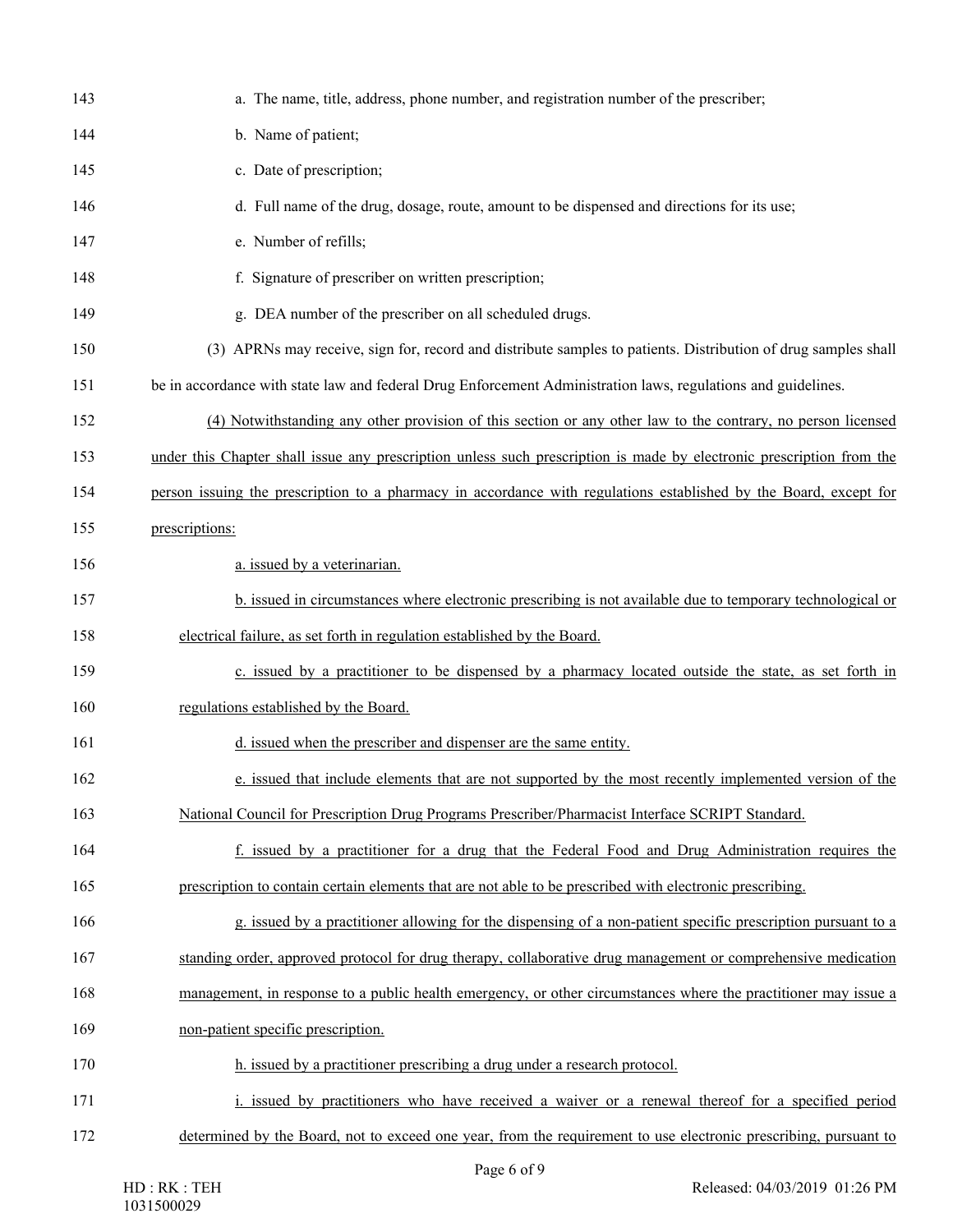- regulations established by the Board, due to economic hardship, technological limitations that are not reasonably
- within the control of the practitioner, or other exceptional circumstance demonstrated by the practitioner.
- 175 issued by a practitioner under circumstances where, notwithstanding the practitioner's present ability to
- make an electronic prescription as required by this subsection, such practitioner reasonably determines that it
- would be impractical for the patient to obtain substances prescribed by electronic prescription in a timely manner,
- and such delay would adversely impact the patient's medical condition.
- (5) A pharmacist who receives a written, oral or faxed prescription is not required to verify that the
- prescription properly falls under one of the exceptions under subsection (4) of this section, from the requirement to
- electronically prescribe. Pharmacists may continue to dispense medications from otherwise valid written, oral or fax
- prescriptions that are otherwise legal.
- Section 5. Amend Chapter 21, Title 24 of the Delaware Code by making deletions as shown by strike through,
- insertions as shown by underline and redesignating as follows:
- 185 § 2122. Prescription requirements.
- (a) No written prescription shall be prescribed if it does not contain the following information clearly written,
- clearly hand printed, electronically printed, or typed:
- (1) The name, address and phone number of the prescriber;
- (2) The name and strength of the drug prescribed;
- (3) The quantity of the drug prescribed;
- (4) The directions for use of the drug;
- (5) Date of issue.
- (b) For purposes of this Chapter, "electronic prescription" means a prescription that is generated on an electronic
- application and transmitted as an electronic data file. Notwithstanding any other provision of this section or any other law
- to the contrary, no person licensed under this Chapter shall issue any prescription unless such prescription is made by
- electronic prescription from the person issuing the prescription to a pharmacy in accordance with regulations established by
- the Board, except for prescriptions:
- 198 (1) issued by a veterinarian.
- (2) issued in circumstances where electronic prescribing is not available due to temporary technological or
- electrical failure, as set forth in regulation established by the Board.
- (3) issued by a practitioner to be dispensed by a pharmacy located outside the state, as set forth in regulations
- established by the Board.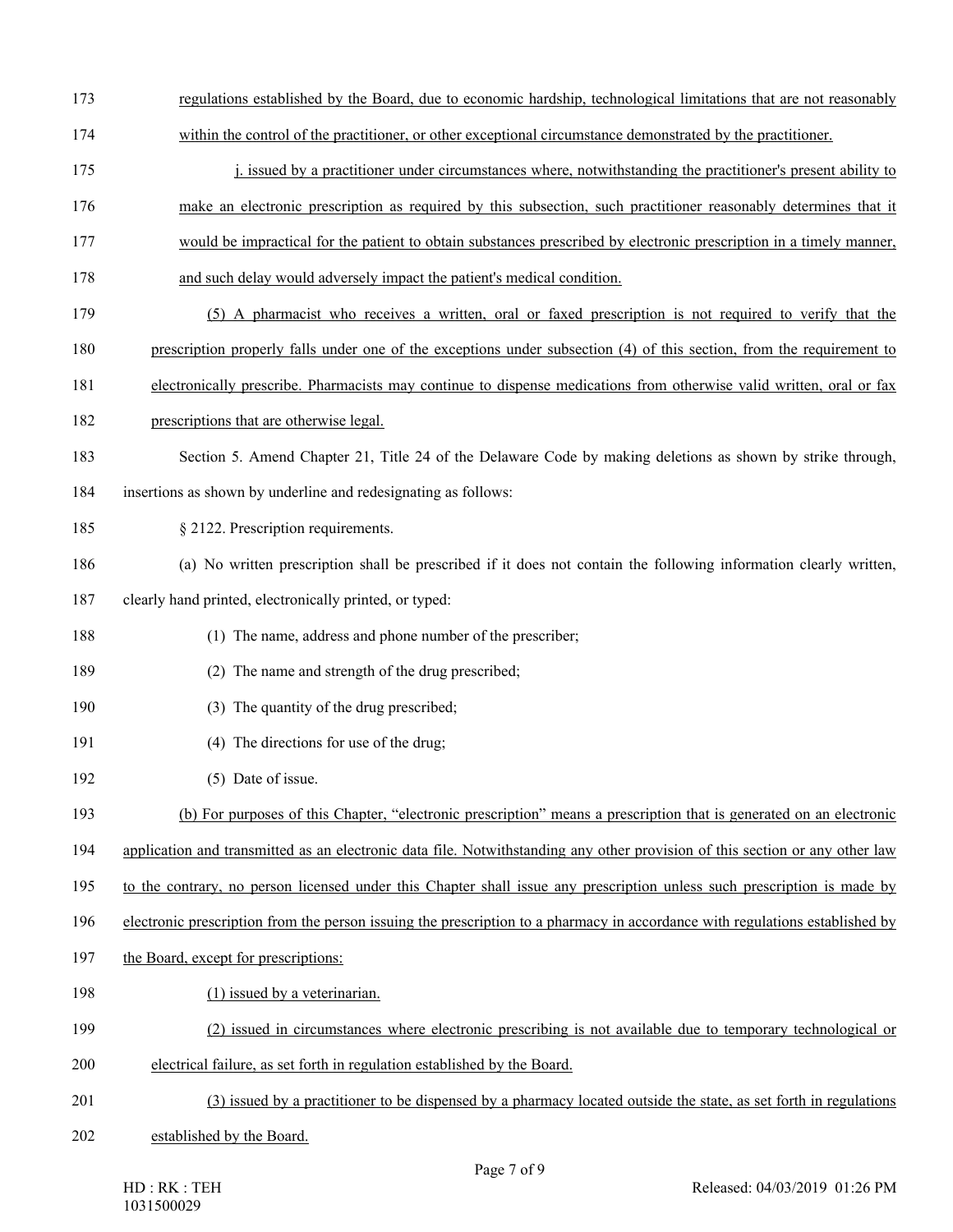(4) issued when the prescriber and dispenser are the same entity. (5) issued that include elements that are not supported by the most recently implemented version of the National Council for Prescription Drug Programs Prescriber/Pharmacist Interface SCRIPT Standard. (6) issued by a practitioner for a drug that the Federal Food and Drug Administration requires the prescription to contain certain elements that are not able to be prescribed with electronic prescribing. (7) issued by a practitioner allowing for the dispensing of a non-patient specific prescription pursuant to a standing order, approved protocol for drug therapy, collaborative drug management or comprehensive medication management, in response to a public health emergency, or other circumstances where the practitioner may issue a non- patient specific prescription. (8) issued by a practitioner prescribing a drug under a research protocol. (9) issued by practitioners who have received a waiver or a renewal thereof for a specified period determined by the Board, not to exceed one year, from the requirement to use electronic prescribing, pursuant to regulations established by the Board, due to economic hardship, technological limitations that are not reasonably within the control of the practitioner, or other exceptional circumstance demonstrated by the practitioner. (10) issued by a practitioner under circumstances where, notwithstanding the practitioner's present ability to make an electronic prescription as required by this subsection, such practitioner reasonably determines that it would be impractical for the patient to obtain substances prescribed by electronic prescription in a timely manner, and such delay would adversely impact the patient's medical condition. (c) A pharmacist who receives a written, oral or faxed prescription is not required to verify that the prescription properly falls under one of the exceptions under subsection (b) of this section, from the requirement to electronically prescribe. Pharmacists may continue to dispense medications from otherwise valid written, oral or fax prescriptions that are otherwise legal.  $\left\{\theta\right\}(e)$  Optometrists who apply for a provider identifier number for controlled substances shall do so as outlined by the Division of Professional Regulation. (e)(f) A completed application must provide proof of graduate level coursework that includes general and ocular pharmacology.  $(d)(g)$  Controlled substances registration must include both of the following: (1) Optometrists must register with the Drug Enforcement Agency [DEA] and use such DEA number for controlled substance prescriptions.